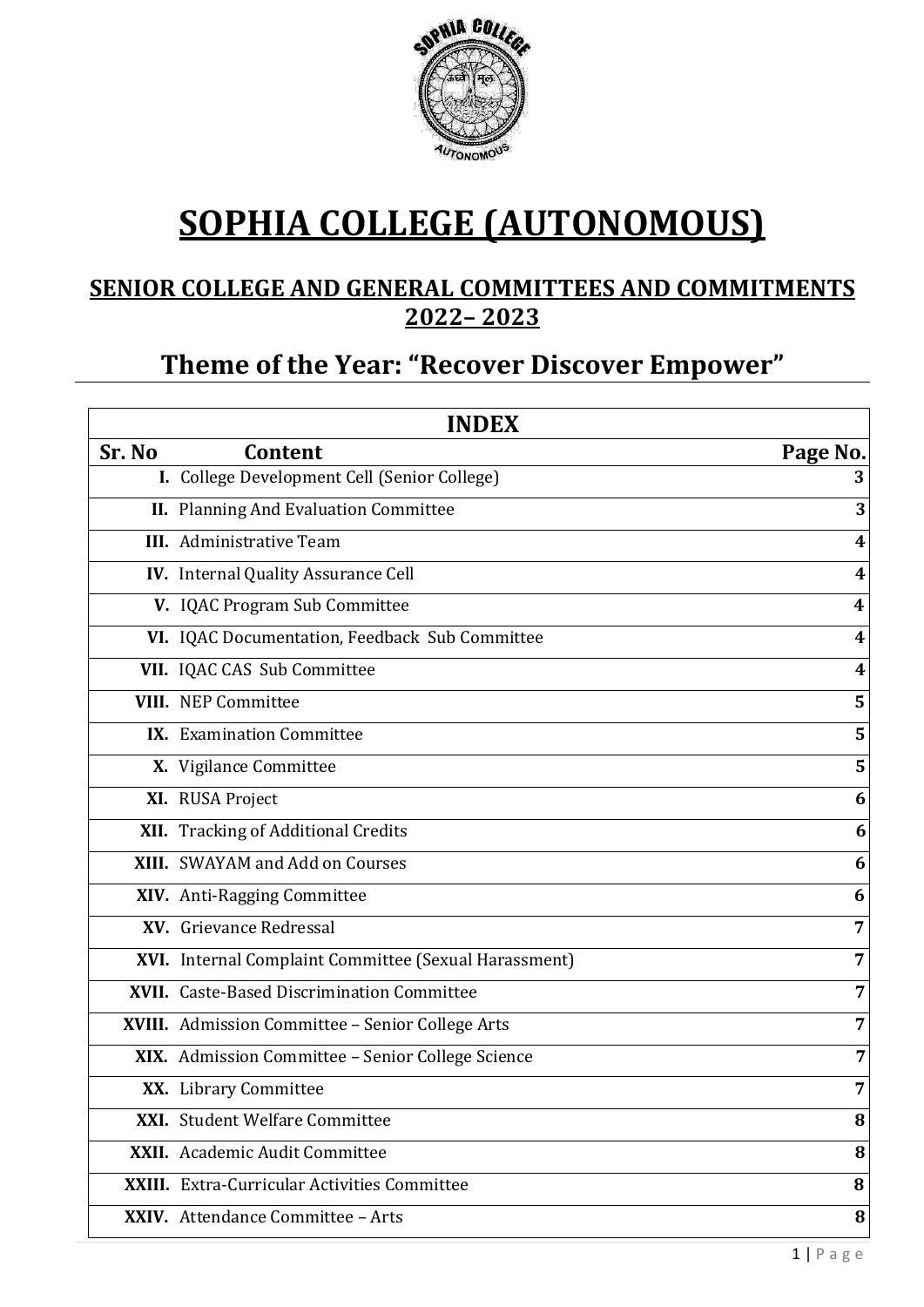| XXV. Attendance Committee - Science                                             | 8  |
|---------------------------------------------------------------------------------|----|
| XXVI. Prize Committee                                                           | 8  |
| XXVII. College Magazine Committee                                               | 8  |
| XXVIII. Staff In-charge of the Sophia J.N. Heredia Counselling Centre           | 9  |
| XXIX. Staff member in-charge of the Science Stores                              | 9  |
| XXX. Staff member in-charge of Suman Tulsiani Research Centre                   | 9  |
| XXXI. Staff member in-charge of the Herbal Garden                               | 9  |
| XXXII. Staff member in-charge of Staff Room Computers                           | 9  |
| XXXIII. Staff in charge Green Audit                                             | 9  |
| XXXIV. Time-Table Committee                                                     | 9  |
| XXXV. Kaleidoscope                                                              | 9  |
| XXXVI. Ananya                                                                   | 9  |
| XXXVII. College Union Committee                                                 | 10 |
| XXXVIII. Entrepreneurship and Skills Hub                                        | 10 |
| <b>XXXIX.</b> Placement Cell                                                    | 10 |
| XL. Brand Building, Media & Website Committee                                   | 10 |
| XLI. Star College Coordination                                                  | 10 |
| XLII. Learning Enhancement Programme Committee                                  | 10 |
| XLIII. Education to Excellence in Science Programme                             | 11 |
| XLIV. Education to Excellence in Arts Programme                                 | 11 |
| XLV. Canteen Committee                                                          | 11 |
| <b>XLVI.</b> Staff Activities Committee                                         | 11 |
| <b>XLVII.</b> Science Instrumentation Committee                                 | 12 |
| XLVIII. Committee to plan and update programmes for laboratory staff            | 12 |
| XLIX. Staff members in liaisons with university for student cultural activities | 12 |
| L. Research Development Cell                                                    | 12 |
| LI. College Choir                                                               | 12 |
| LII. Foreign Students Cell / Link with foreign universities                     | 12 |
| <b>LIII.</b> Studio Committee                                                   | 12 |
| LIV. College Associations and Clubs                                             | 13 |
| LV. NAAC Sub-Committees $-2023$                                                 | 14 |
| NAAC Sub-Committees – 2023 (contd.)                                             | 15 |

 \_\_\_\_\_\_\_\_\_\_\_\_\_\_\_\_\_\_\_\_\_\_\_\_\_\_\_\_\_\_\_\_\_\_\_\_\_\_\_\_\_\_\_\_\_\_\_\_\_\_\_ **Dr. Anagha Tendulkar I/C Principal, Sophia College Autonomous**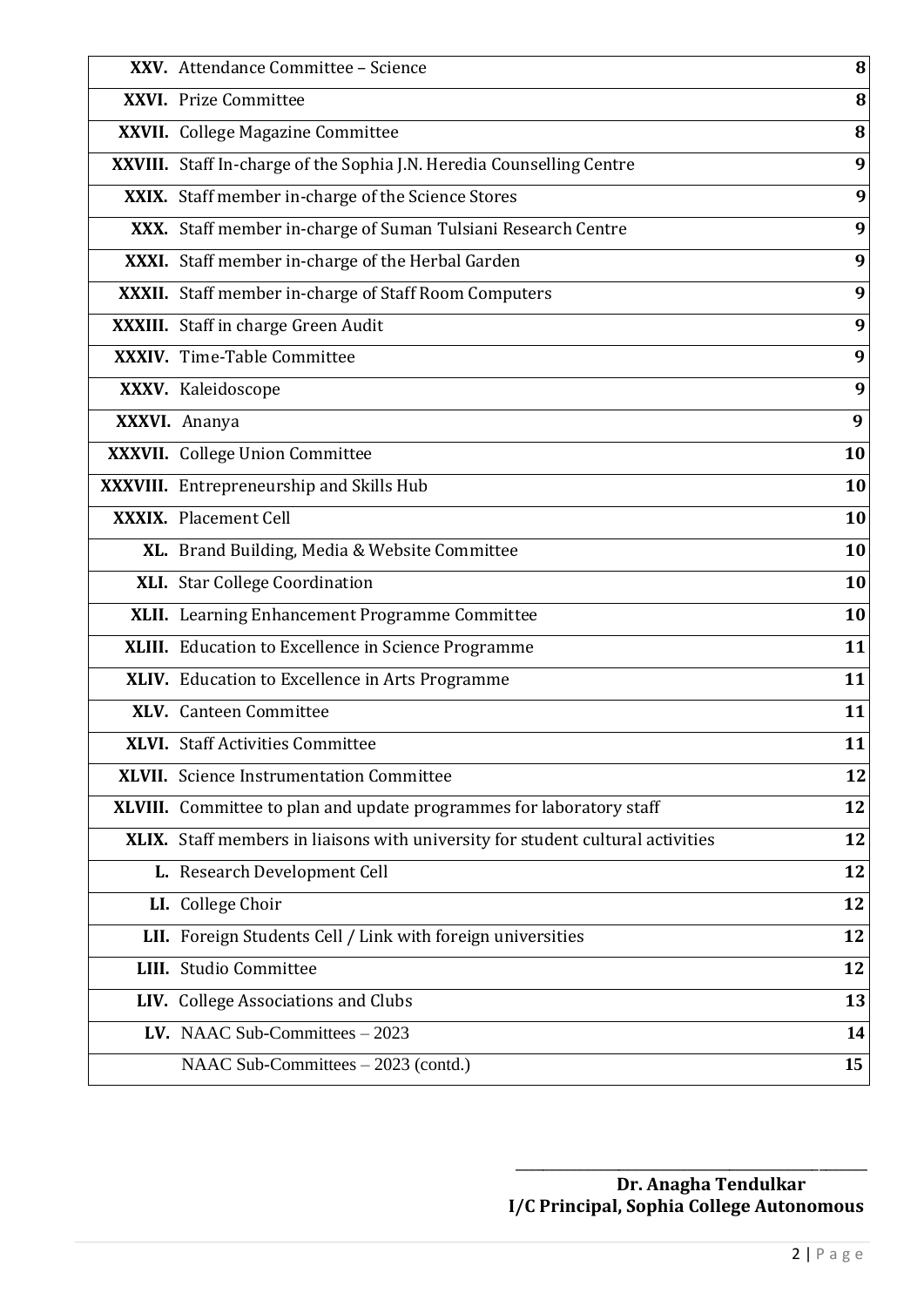

# **SOPHIA COLLEGE (AUTONOMOUS)**

# **SENIOR COLLEGE AND GENERAL COMMITTEES AND COMMITMENTS 2022– 2023**

**Note 1: Each committee is requested to give a brief report to the Principal at the end of the academic year.**

**Note 2: Every meeting should be minuted and the records to be maintained and submitted at the end of every academic year.**

#### **I. College Development Cell (Senior College)**

| 1.                                           | Dr. (Sr.) Anila Verghese | Chairperson of the Trust                              |  |
|----------------------------------------------|--------------------------|-------------------------------------------------------|--|
| 2.                                           | Sr. Patricia D'Souza     | Nominee of the Secretary of the Management            |  |
| 3.                                           | Dr. Arjumanara Surti     | Senior faculty member nominated by Principal          |  |
| 4.                                           | --------------           | Elected teaching staff member                         |  |
| 5.                                           | -----------------        | Elected teaching staff member                         |  |
| 6.                                           | -----------------        | Elected teaching staff member                         |  |
| 7.                                           |                          | Elected non-teaching staff member                     |  |
| 8.                                           | Dr. Yasmin Khan          | Local member nominated by Management (Research)       |  |
| 9.                                           | Dr. Vidita Rakshit       | Local member nominated by Management (Education)      |  |
| 10.                                          | Mrs. Rita D'Souza        | Local member nominated by Management (Industry)       |  |
| 11.                                          | Ms Padmini Somani        | Local member nominated by Management (Social-Service) |  |
| 12.                                          | Dr. Chinmoyee Vatsyayan  | Consultant, Internal Quality Assurance Committee      |  |
| 13.                                          | Dr. T.C. Roymon          | Coordinator, Internal Quality Assurance Committee     |  |
| 14.                                          | Ms Aditi Gupta           | <b>Student Body President</b>                         |  |
| 15.                                          | Ms Mihika Hajela         | <b>Cultural Secretary</b>                             |  |
| 16.                                          | Dr. Anagha Tendulkar     | Principal                                             |  |
| <b>II. Planning And Evaluation Committee</b> |                          |                                                       |  |

| 1. | Dr. Anagha Tendulkar        | Principal                |
|----|-----------------------------|--------------------------|
| 2. | Dr. (Sr.) Ananda Amritmahal | Dean & Administrator     |
| 3. | Dr. Rashna Poncha           | Vice Principal (Arts)    |
| 4. | Dr. Rajbinder Dehiya        | Vice Principal (Science) |

- 
- **5.** Dr. Roshan D'Souza
- **6.** Dr. Trevor Allis
- **7.** Ms Lavanya Varadharajan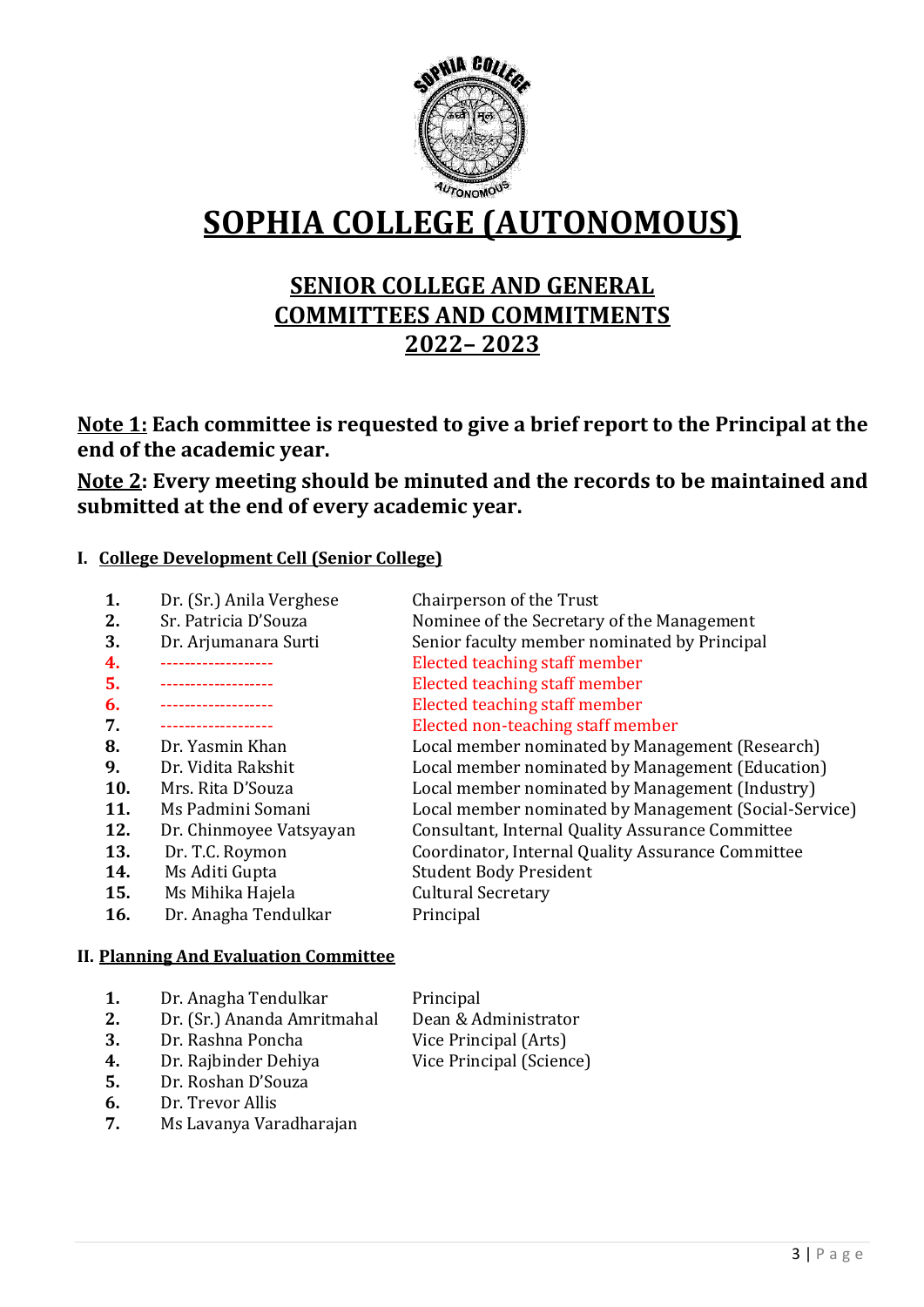#### **III. Administrative Team**

- **1.** Dr. Anagha Tendulkar Principal
- **2.** Dr. Rashna Poncha Vice Principal (Arts)
- **3.** Dr. Raibinder Dehiya **Vice Principal (Science)**
- 
- 

#### **IV. Internal Quality Assurance Cell**

- 
- **2.** Dr. (Sr.) Ananda Amritmahal Dean & Administrator
- **3.** Dr. Rashna Poncha Vice Principal (Arts)
- **4.** Dr. Rajbinder Dehiya **Vice Principal (Science)**
- **5.** Dr. Chinmoyee Vatsyayan **Consultant, IQAC**
- **6.** Dr. T.C. Roymon Coordinator, IQAC
- **7.** Dr. Sangeeta Dubey IQAC Subcommittee
- 
- 
- **10.** Dr. Ariumanara Surti Senior Faculty Member
- 
- 
- 
- **14.** Ms Raini Desai **Ex-Student**
- 15. Mrs. Nevah D'Mello **Ex-Student**
- **16.** Dr. Medha Rajadhyaksha **Ex-faculty**
- 
- **18.** Ms Mihika Hajela **Cultural Secretary**

### **V. IQAC Program Sub Committee**

- **1.** Ms Tanaz Asha **Coordinator**
- **2.** Dr. Elwin John
- **3.** Sr. Patricia D'Souza
- **4.** Ms Nisha Yadav

### **VI. IQAC Documentation, Feedback Sub Committee**

- **1.** Mr. Vijay Vig **Coordinator**
- **2.** Mr. Gaurishankar Singh
- **3.** Ms Lynelle Jeysus
- **4.** Ms Sidranaaz Qazi
- **5.** Ms Nishtha Dev
- **6.** Ms Jaloo Bharucha

### **VII. IQAC CAS Sub Committee**

- **1.** Dr. Sangeeta Dubey **Coordinator**
- **2.** Dr. Trevor Allis
- **3.** Ms Sandhya Kadiru
- **4.** Ms Shraddha Prabhu

**4.** Sr. Annie Peter Vice Principal (Junior College) **5.** Ms Bina Gonsalves Supervisor (Junior College)

**1.** Dr. Anagha Tendulkar Principal (Chairperson, IQAC) **8.** Ms Tanaz Asha **IQAC** Subcommittee **9.** Mr. Vijay Vig **IQAC Subcommittee 11.** Ms Sandra Mendes Senior Faculty Member Representative of Office Staff **13.** Mr. Ramesh Ramane **Representative of other non-teaching Staff 17.** Ms Aditi Gupta **Student Body President**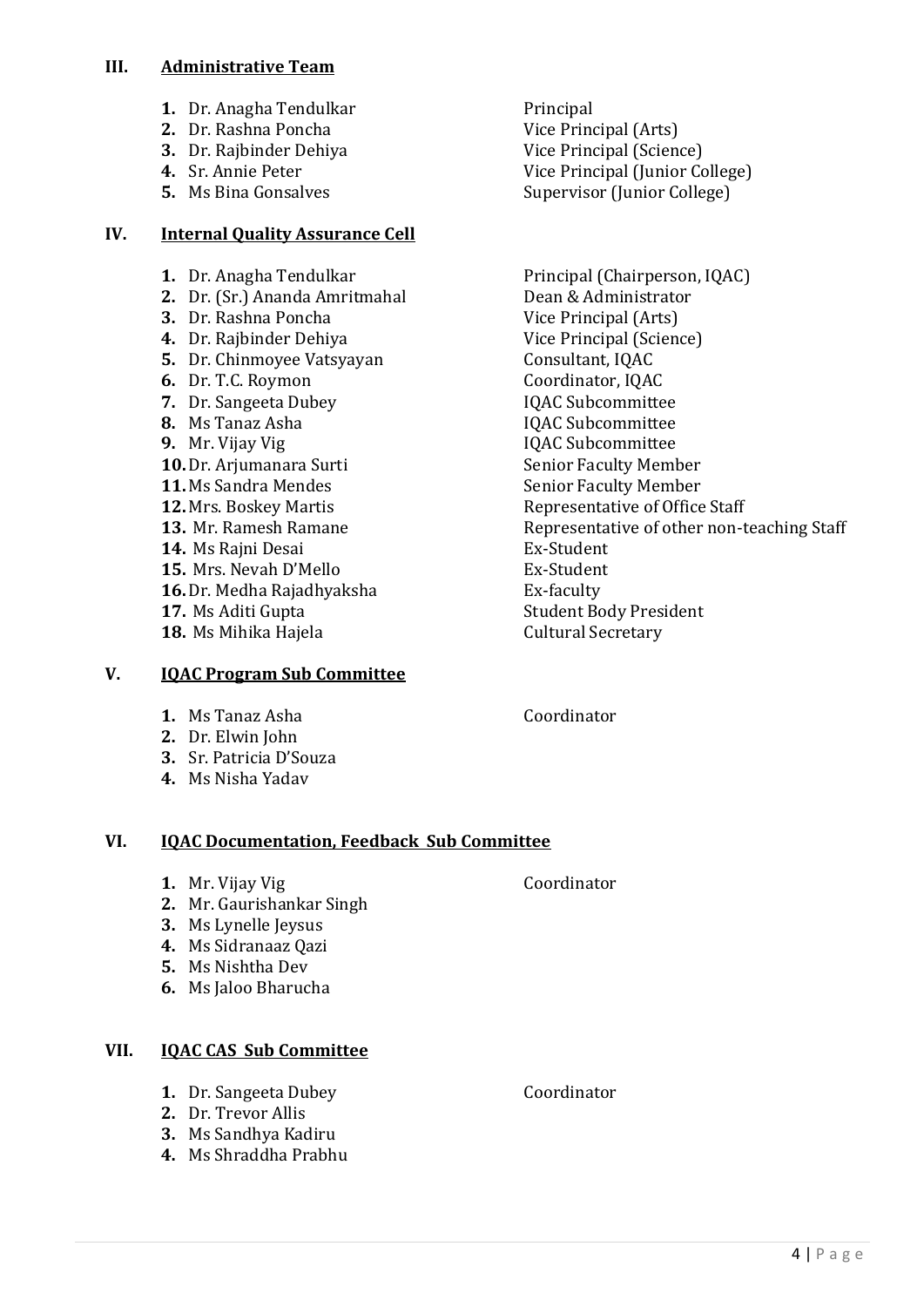#### **VIII. NEP Committee**

- **1.** Dr. Anagha Tendulkar Convenor
- **2.** Dr. (Sr.) Ananda Amritmahal
- **3.** Dr. Rashna Poncha
- **4.** Dr. Rajbinder Dehiya
- **5.** Dr. T.C. Roymon
- **6.** Ms Swarupa Kamat
- **7.** Dr. Roshan D'Souza
- **8.** Dr. Andrea Coutinho
- **9.** Ms Aditi Gupta

#### **IX. Examination Committee**

#### Dr. Sunita Jadhav **Controller of Examination**

#### A. **Conduct of Examinations** B. Declaration of Results

- **1.** Ms Tanaz Asha Deputy Controller
- **2.** Ms Swarupa Kamat
- **3.** Ms Nishtha Dev
- **4.** Ms Rinjal Jain
- **5.** Ms Juliana D'Costa
- **6.** Ms Rita Dsouza
- **7.** Ms Soniya Khudanpur
- **8.** Ms Shraddha Prabhu
- **9.** Dr. Prabha Shetty (PG)

#### **Post Graduate Examination Committee**

- **1**. Dr. Prabha Shetty Deputy Controller
- **2.** Dr. Anjumanara Surti
- **3.** Dr. Sree Nair
- **4.** Dr. Lata Pujari
- **5**. Ms Amira Khan
- **6**. Mr. Subodh Lad

# **\*\* Vice Principals are ex-officio members of the Examination Committee.**

#### **X. Vigilance Committee**

- **1.** Dr. Sangeeta Dubey **Convenor**
- **2.** Dr. Paul Rozario
- **3.** Dr. Sumanika Sethi
- **4.** Ms Jennie Mendes
- **5.** Ms Sandhya Kadiru

- **1.** Dr. Meeta Saxena Deputy Controller
- **2.** Ms Nisha Yadav
- **3.** Ms Sidranaaz Qazi
- **4.** Ms Amira Khan
- **5.** Mr. Subodh Lad
- **6.** Dr. Lata Pujari (PG)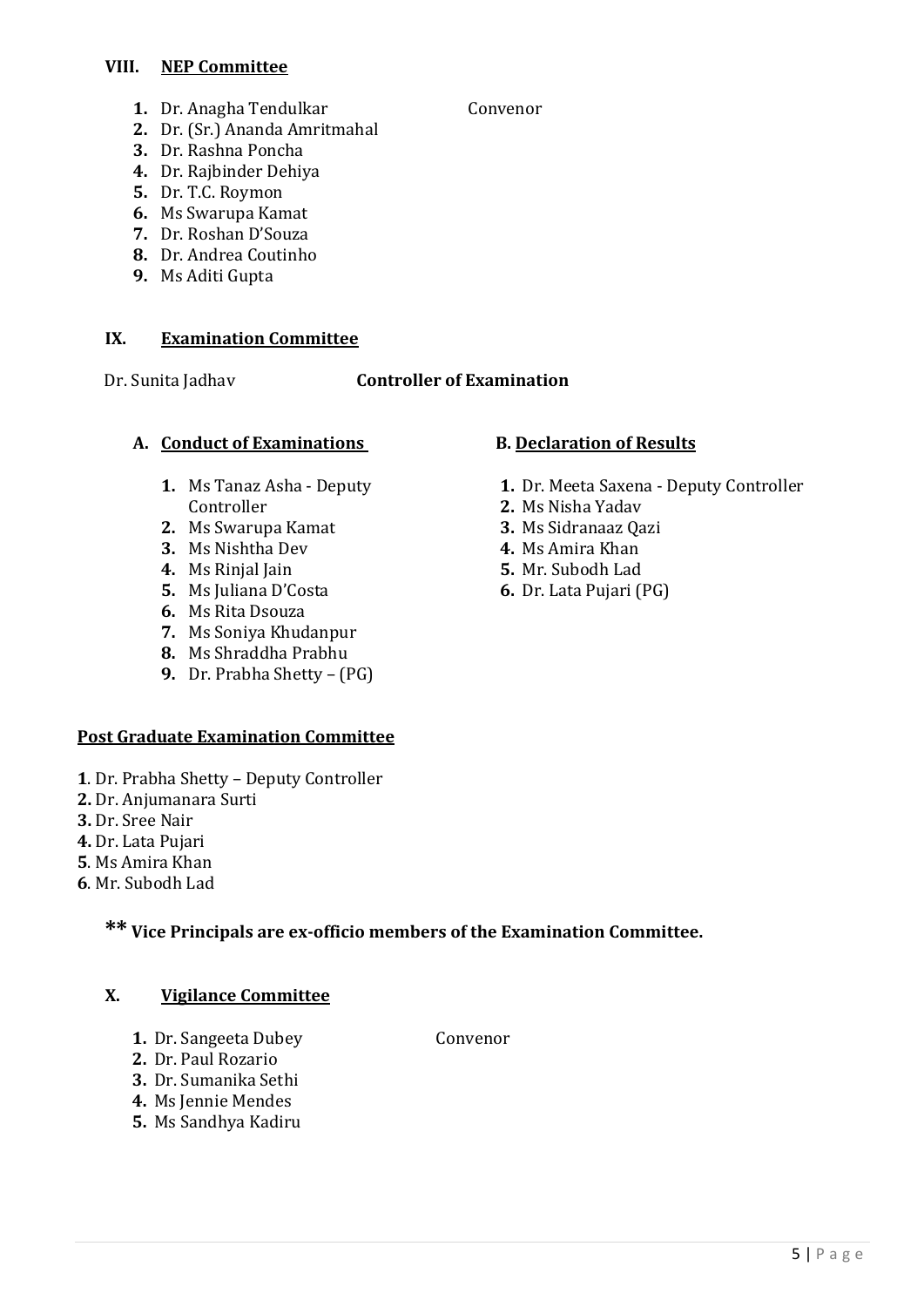#### **XI. RUSA Project**

| Dr. Yasmin Khan  | Nodal Officer |
|------------------|---------------|
| Ms Swarupa Kamat | Coordinator   |

#### **A. RUSA Project Monitoring Committee**

- **1.** Dr. Roshan D'Souza
- **2.** Dr. Trevor Allis
- **3.** Dr. Rashna Poncha
- **4.** Dr Rajbinder Dehiya

#### **B. RUSA Purchase Committee**

- **1.** Ms Leena Krishnan
- **2.** Dr. Chinmoyee Vatsyayan
- **3.** Dr. Sangeeta Dubey
- **4.** Dr. Prabha Shetty

#### **C. RUSA Mentor-mentee programme**

- **1**. Ms Swarupa Kamat
- **2**. Sr. Patricia D'Souza
- **3**. Dr. Lata Pujari

#### **XII. Tracking of Additional Credits (All the credits, Certification, doubt solving, Maintaining cumulative records) Not responsible for - promoting courses, running courses, generating oppurtunities)**

- **1.** Dr. Meeta Saxena **Coordinator**
- **2.** Ms Nisha Yadav **Co-coordinator**
- 

**3.** Ms Shruti Waydande-Kadam (Tracking of Sports related hours)

**5.** Ms Ambreen Shaikh

**4.** Ms Naina Karangutkar (Maintenance of records)

#### **XIII. SWAYAM and Add on Courses Planning, positioning, putting it in calendar, coordinating with course coordinator, holding orientation sessions, spreading awareness, Not responsible for - Tracking individual credits,**

- **1.** Dr. Roshan D'Souza **Coordinator**
- **2.** Dr. Meeta Saxena **Co** Coordinator
- **3.** Ms Shahnaz Shaikh
- **4.** Ms Samrita Sinha

#### **XIV. Anti-Ragging Committee**

- **1.** Dr. Anagha Tendulkar Coordinator
- **2.** Ms Beena Gonsalves
- **3.** Ms Boskey Martis
- **4.** Ms Jihasa Vachharajani
- **5.** Dr. Arjumanara Surti
- **6.** Ms Aditi Gupta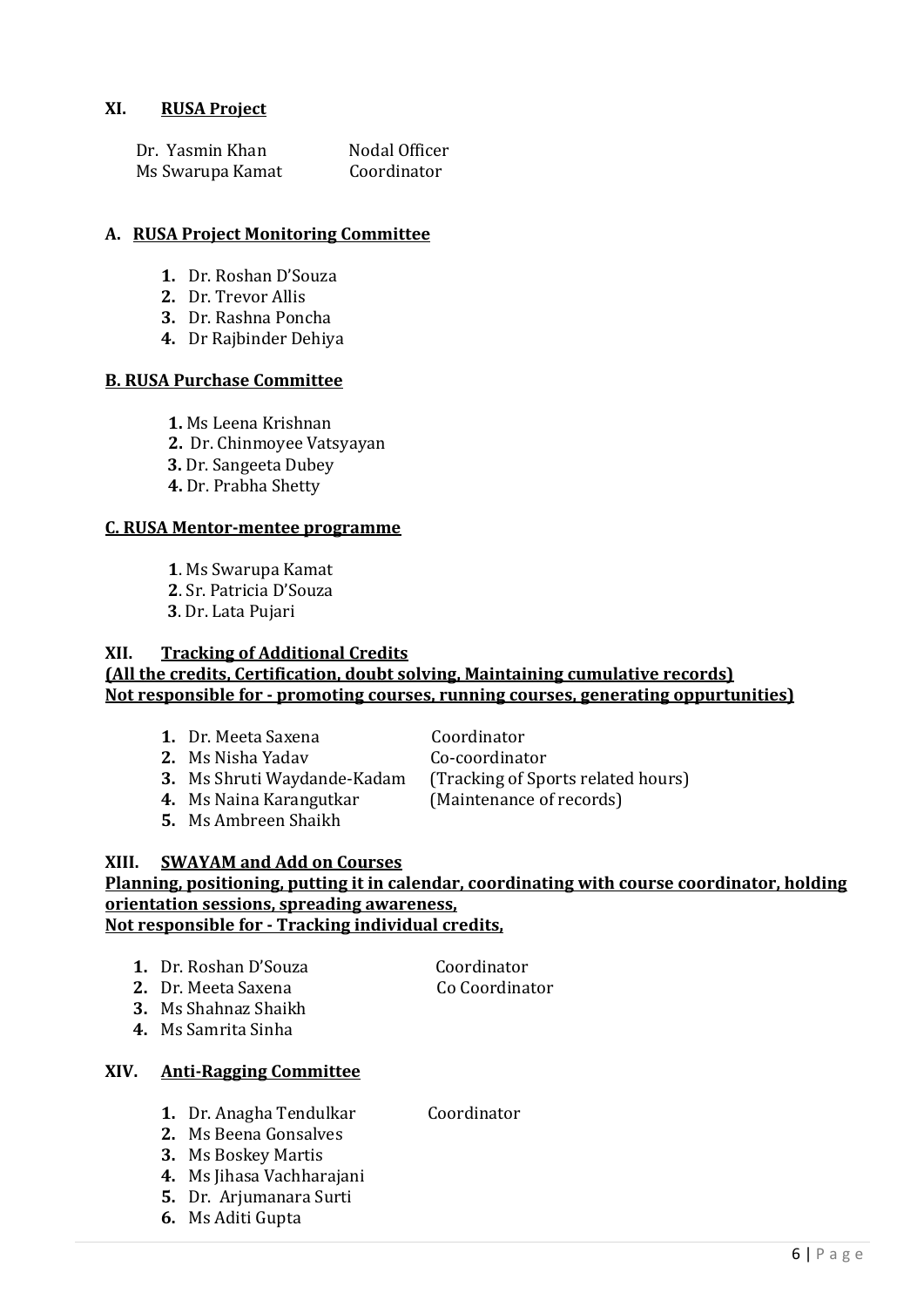#### **XV. Grievance Redressal**

- **1.** Dr. Anagha Tendulkar Coordinator
- **2.** Ms Beena Gonsalves
- **3.** Ms Boskey Martis
- **4.** Ms Jihasa Vachharajani
- **5.** Dr. Arjumanara Surti
- **6.** Ms Aditi Gupta

### **XVI. Internal Complaint Committee (Sexual Harassment)**

- **1.** Dr. Anagha Tendulkar Coordinator
	-
- **2.** Mr. Ajay Yadav
- **3.** Dr. Ivan John
- **4.** Dr. Lata Pujari
- **5.** Ms Audrey D'Mello (Advocate with Majlis)

#### **XVII. Caste-Based Discrimination Committee**

- **1.** Dr. Anagha Tendulkar Coordinator
- **2.** Dr. Vaishali Pachunde
- **3.** Mr. Chetan Lingayat

### **XVIII. Admission Committee – Senior College Arts**

- **1.** Dr. Rashna Poncha **Convenor**
- **2.** Ms Swarupa Kamat **Coordinator**
- **3.** Sr. Patricia D'Souza
- **4.** Dr. Sumanika Sethi
- **5.** Ms Jihasa Vachharajani
- **6.** Dr. Trevor Allis
- **7.** Ms Nisha Yadav
- **8.** Ms Lavanya Vardarajan

#### **XIX. Admission Committee – Senior College Science**

- **1.** Dr. Rajbinder Dehiya **Convenor**
- **2.** Ms Shraddha Prabhu Co-ordinator
- **3.** Ms Sandra Mendes
- **4.** Dr. Meeta Saxena
- **5.** Ms Sandhya Kadiru
- **6.** Dr. P. Sirisha Murthy
- **7.** Dr. Sree Nair
- **8.** Ms Rinjal Jain

### **XX. Library Committee**

- **1.** Dr. Anagha Tendulkar Principal
- **2.** Ms Leena Krishnan **Convenor**
- **3.** Mr. Vijay Vig
- **4.** Ms Shahnaz Shaikh

- 
- 7 | P a g e
- 
- 
-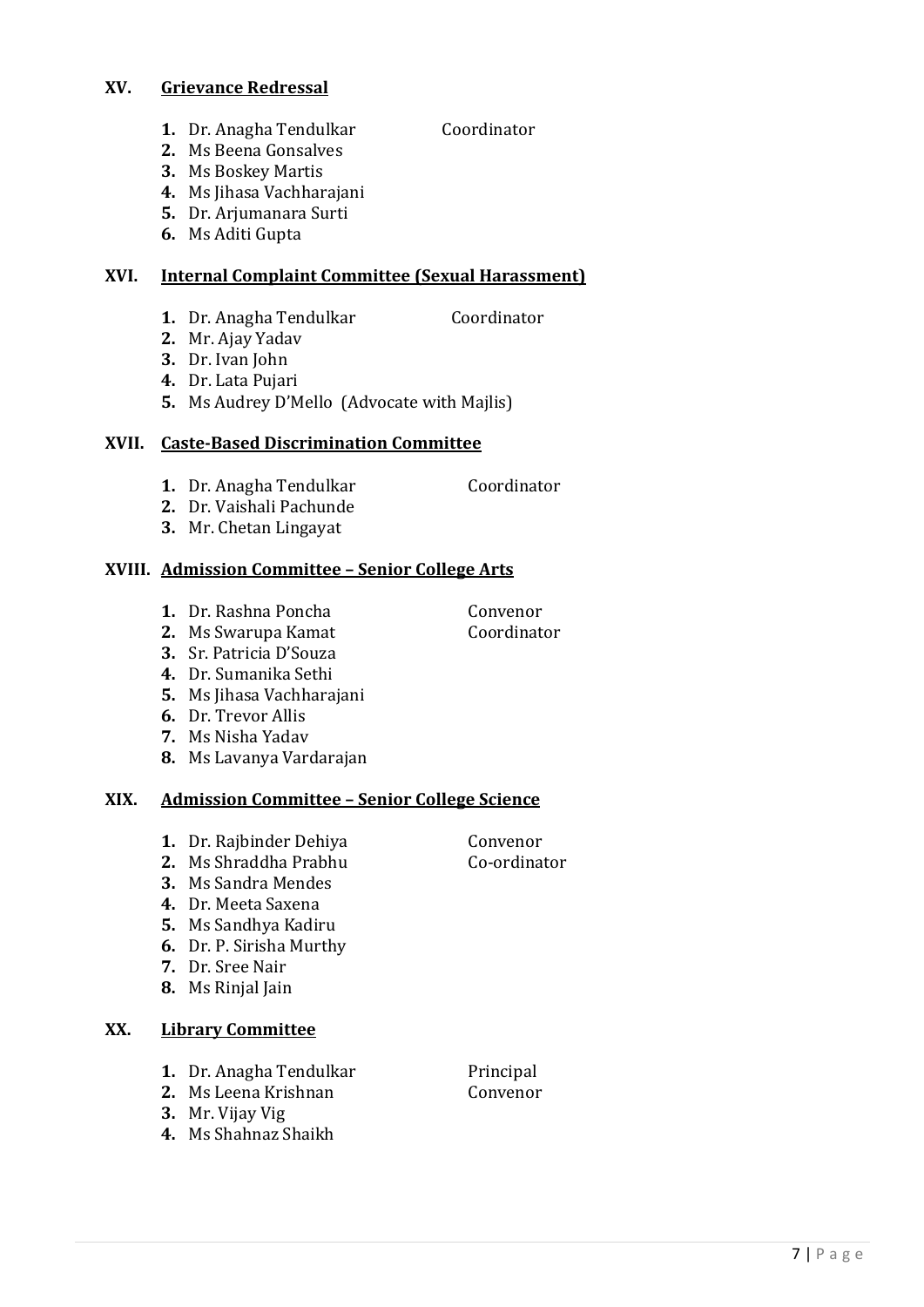#### **XXI. Student Welfare Committee**

- **1.** Sr. Rosa Makil
- **2.** Ms Shahnaz Shaikh
- **3.** Sr. Patricia D'Souza
- **4.** Sr. Rajani Khandagale

#### **XXII. Academic Audit Committee**

|      |          | 1. Dr. Arjumanara Surti<br>2. Dr. Trevor Allis<br>3. Dr. Prabha Shetty<br>4. Ms Nisha Yadav                            | Convenor (Science)<br>Convener (Arts)  |  |  |
|------|----------|------------------------------------------------------------------------------------------------------------------------|----------------------------------------|--|--|
|      |          | XXIII. Extra-Curricular Activities Committee                                                                           |                                        |  |  |
|      |          | 1. Ms Nisha Yadav<br>2. Ms Shruti Waydande Kadam<br>3. Ms Wilma Monteiro<br>4. Dr. Vaishali Pachunde                   | Coordinator                            |  |  |
|      |          | XXIV. Attendance Committee - Arts                                                                                      |                                        |  |  |
|      |          | 1. Dr. Rashna Poncha<br>2. Ms Nisha Yadav<br>3. Ms Vidya Konar<br>4. Ms Nishtha Dev                                    | Convenor                               |  |  |
| XXV. |          | <b>Attendance Committee - Science</b>                                                                                  |                                        |  |  |
|      |          | 1. Dr. Rajbinder Dehiya<br>2. Dr. Tressa Jacob<br>3. Sr. Rajani Khandagale<br>4. Ms Sandhya Kadiru                     | Convenor                               |  |  |
|      |          | XXVI. Prize Committee                                                                                                  |                                        |  |  |
|      |          | 1. Dr. Rashna Poncha<br>2. Dr. Rajbinder Dehiya<br>3. Sr. Rosa Makhil<br>4. Sr. Rajani Khandagale<br>5. Ms Nishtha Dev | Ex-Officio<br>Ex-Officio<br>Ex-Officio |  |  |
|      |          | XXVII. College Magazine Committee                                                                                      |                                        |  |  |
|      | 1.<br>2. | Ms Jihasa Vachharajani<br>Ms Vaishali Pachunde                                                                         |                                        |  |  |

- **3.** Ms Jini Joseph
- **4.** Dr. Bhavna Daswani
- **5.** Ms Sonia Khudanpur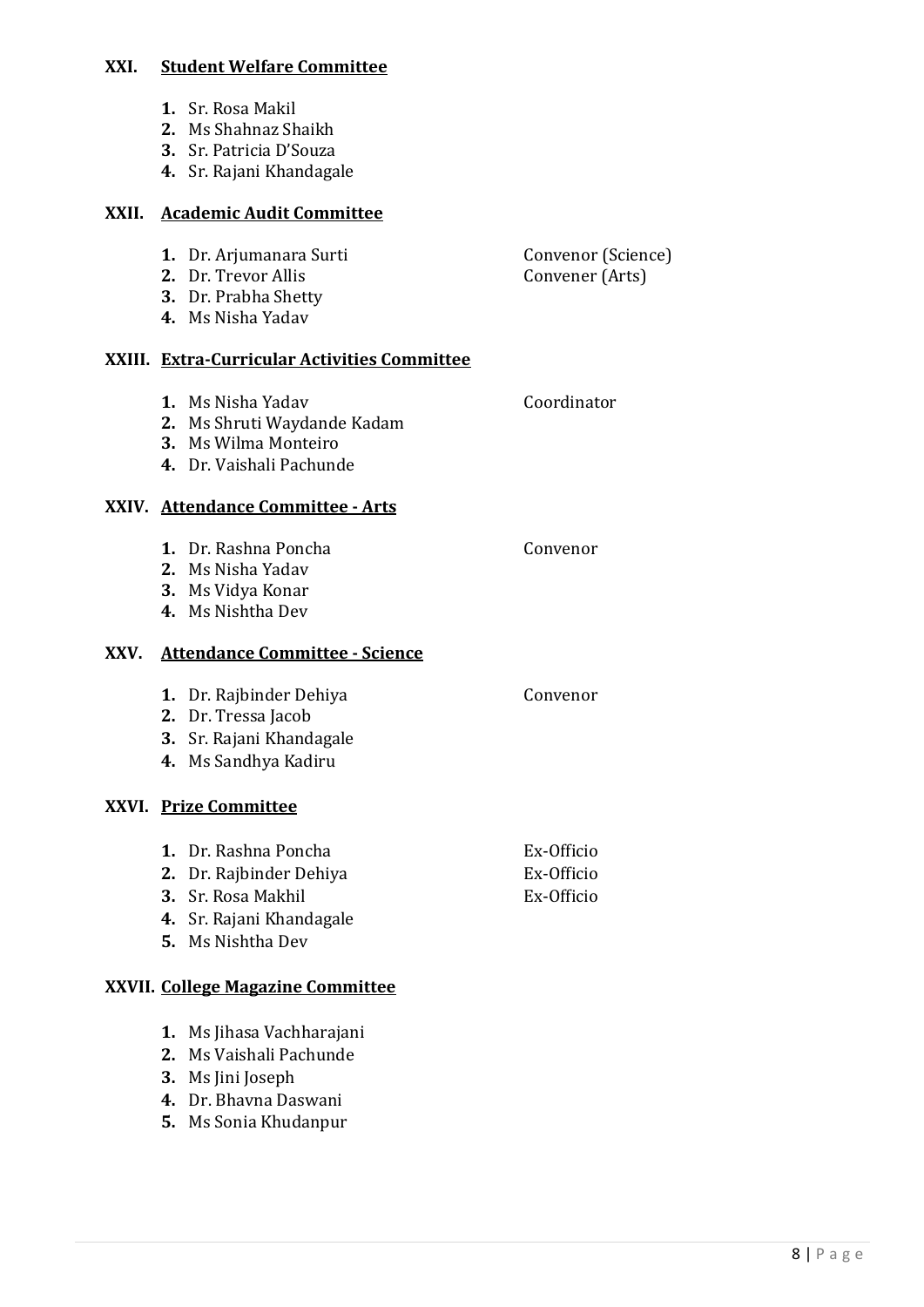#### **XXVIII. Staff In-charge of the Sophia J.N. Heredia Counselling Centre**

Ms Jennie Mendes

#### **XXIX. Staff member in-charge of the Science Stores**

Mr. Vijay Vig

#### **XXX. Staff member in-charge of Suman Tulsiani Research Centre**

Dr. Sree R Nair

#### **XXXI. Staff member in-charge of the Herbal Garden**

Dr. Chinmoyee Vatsyayan

#### **XXXII. Staff member in-charge of Staff Room Computers**

Mr. Vilas Rodrigues

#### **XXXIII. Staff in charge Green Audit**

Dr. Chinmoyee Vatsyayan

#### **XXXIV.Time-Table Committee**

| Senior College (Arts):    | Dr. Rashna Poncha<br>Dr. Sangeeta Dubey<br>Dr. Andrea Coutinho<br>Sr. Patricia D'Souza<br>Dr. Elwin John                        | Convenor<br>Coordinator |
|---------------------------|---------------------------------------------------------------------------------------------------------------------------------|-------------------------|
| Senior College (Science): | Dr. Rajbinder Dehiya<br>Dr. P. Sirisha Murthy<br>Dr. Sree Nair<br>Dr. Arjumanara Surti<br>Ms Sandra Mendes<br>Ms Sandhya Kadiru | Convenor<br>Coordinator |

#### **XXXV. Kaleidoscope**

- **1.** Dr. Chinmoyee Vatsyayan
- **2.** Dr. Roshan D'Souza **in-charge of permissions**

**3.** Sr. Patricia D'Souza

**4.** Dr. T.C. Roymon in-charge, Security

**5.** Sr. Rosa Makil & Sr. Devdita Godhino - in-charge, Practical Arrangements

#### **XXXVI.Ananya**

- **1.** Ms Nishtha Dev **Convenor**
- **2.** Ms Shahnaz Shaikh
- **3.** Dr. Tressa Jacob
- **4.** Ms Zainab Shahiwala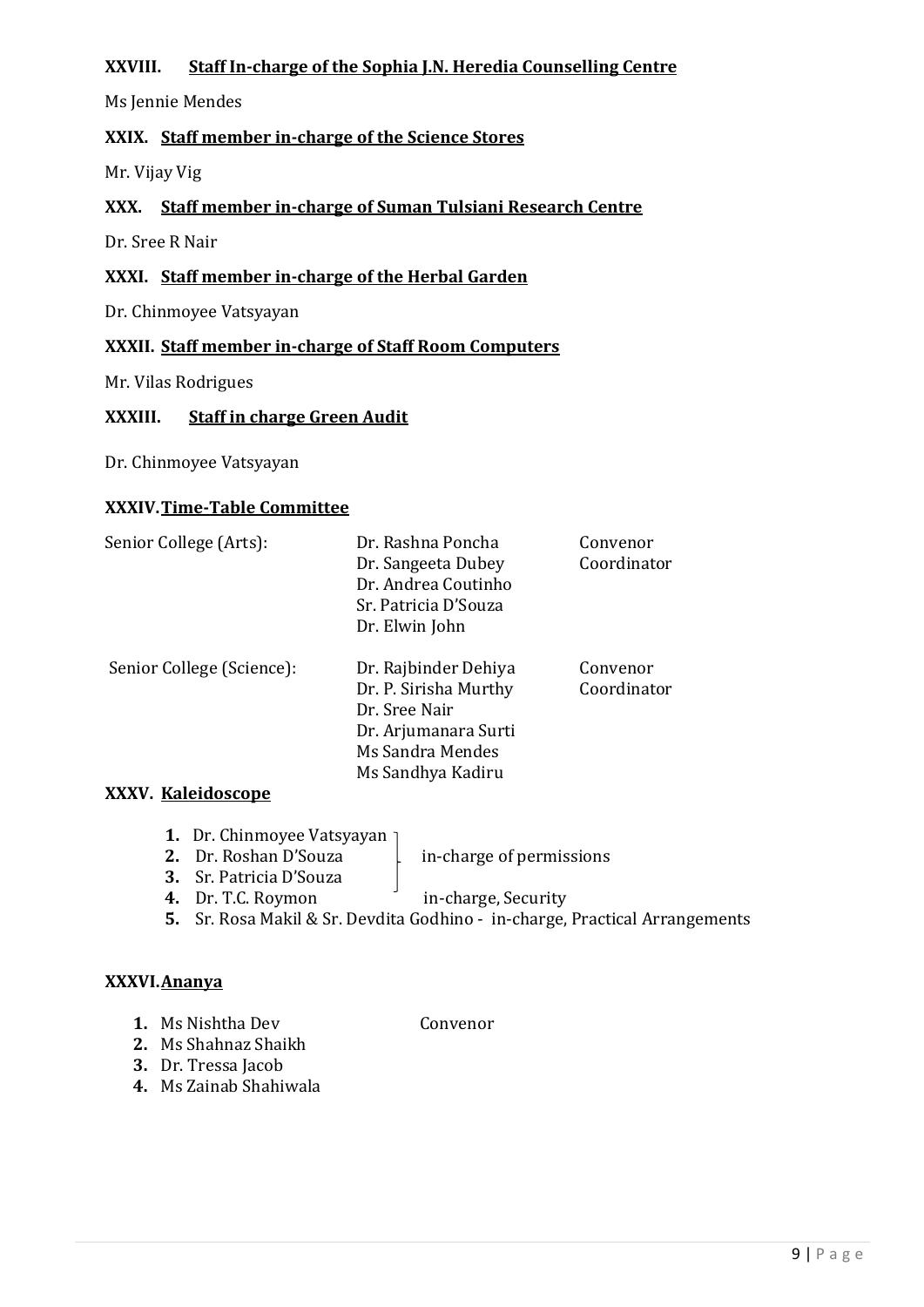#### **XXXVII. College Union Committee**

- **1.** Dr. Anagha Tendulkar Principal
- **2.** Sr. Rosa Makil
- **3.** Sr. Devdita Godhino
- **4.** Two staff members (to be elected)
- **5.** Students: SBP Ms Aditi Gupta
	- Cultural Secretary Ms Mihika Hajela
	- Association Representatives
	- Class Representatives
	- Two or three students co-opted by CUC

#### **XXXVIII. Entrepreneurship and Skills Hub**

- **1.** Dr. Chinmoyee Vatsyayan **Coordinator**
- **2.** Dr. Sangeeta Dubey **Co-coordinator**
- **3.** Ms Lavanya Varadharajan
- **4.** Dr. Roshan D'Souza
- **5.** Dr. Andrea Coutinho
- **6.** Dr. Lata Pujari

#### **XXXIX. Placement Cell**

**1.** Dr. Sangeeta Dubey Co-coordinator

- **2.** Dr. Chinmoyee Vatsasyan
- **3.** Ms Rinjal Jain
- **4.** Ms Sonia Khudanpur

#### **XL. Brand Building, Media & Website Committee**

- **1.** Mr. Gaurishankar Singh Convenor
- **2.** Ms Saqueba Mistry
- **3.** Ms Jaloo Bharucha
- **4.** Ms Rita Dsouza
- **5.** Ms Aditi Gupta
- **6.** Ms Mihika Hajela
- **7.** Ms Sonia Khudanpur
- **8.** One CUC Nominee

#### **XLI. Star College Coordination**

- **1.** Dr. P. Sirisha Murthy Coordinator (Overall)
- 
- 
- 
- **5.** Ms Sandhya Kadiru **Coordinator (BZP)**
- **XLII. Learning Enhancement Programme Committee**
	- **1.** Sr. Patricia D'Souza **Coordinator**
	- **2.** Dr. Sree Nair
	- **3.** Ms Samrita Sinha
	- **4.** Ms Vidya Konar
- **2.** Sr. Rajani Khandagale **Coordinator (Chemistry) 3.** Ms Shraddha Pradhu **Coordinator** (Microbiology) **4.** Dr. Sree Nair Coordinator (Life Science)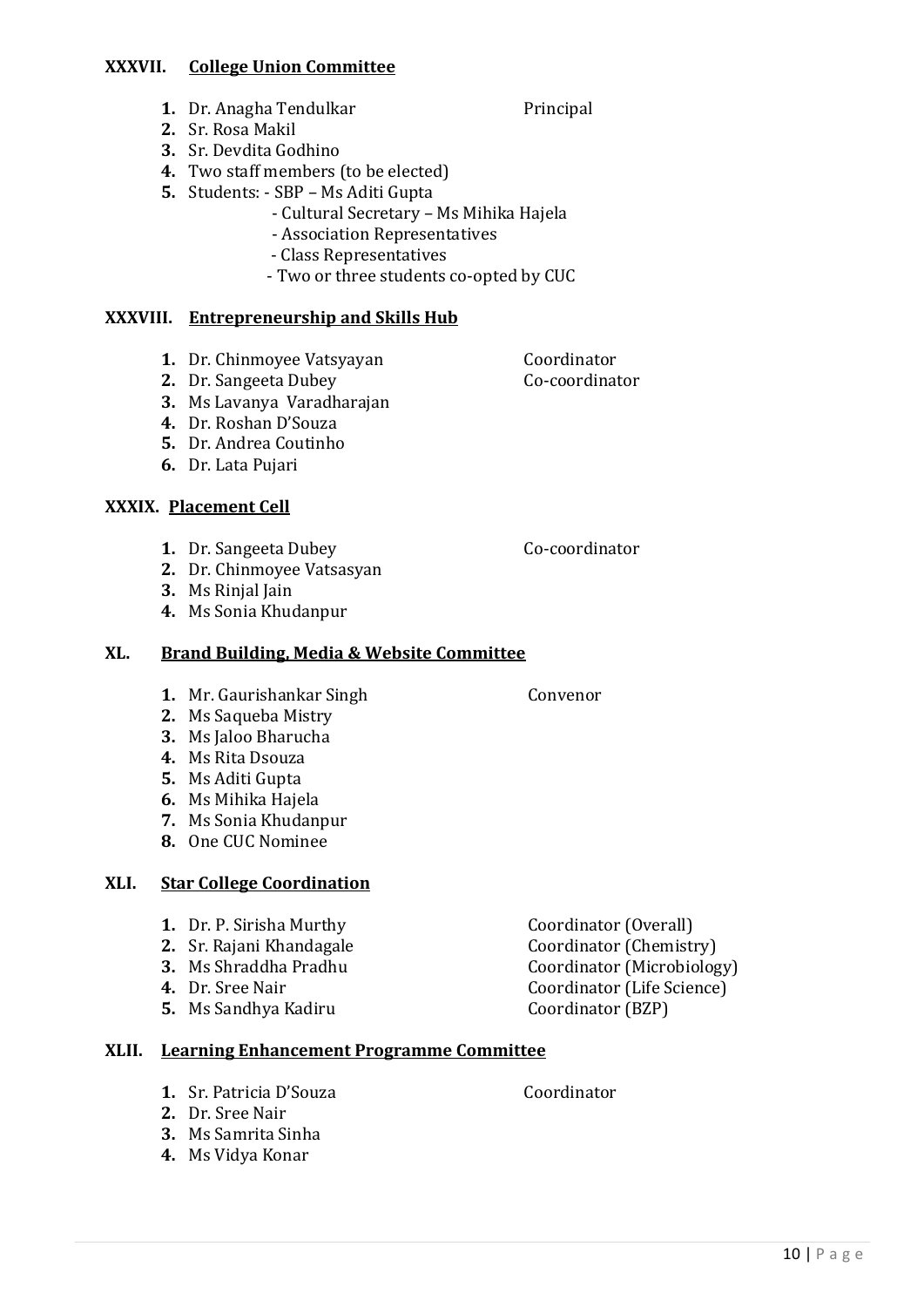#### **XLIII. Education to Excellence in Science Programme**

- **1.** Dr. P. Sirisha Murthy **Coordinator**
- **2.** Ms Sandhya Kadiru **Co- Coordinator**
- **3.** Dr. Sree Nair
- **4.** Dr. Meeta Saxena
- **5.** Ms Shraddha Prabhu
- **6.** Ms Anjali Menon
- **7.** Ms Neha Choudhary

#### **XLIV. Education to Excellence in Arts Programme**

- **1.** Ms Jihasa Vachharajani **Coordinator**
- **2.** Ms Radhika Shanbhag **Co-coordinator**

#### **A. Seminar Committee**

Sr. Patricia D'Souza Coordinator Ms Nishtha Dev Ms Wilma Monteiro

Ms. Swarupa Kamat Panel Representative

#### **B. Cultural Committee**

Ms Nisha Yadav Coordinator Ms Samrita Sinha Ms Shahnaz Shaikh

Ms Sukanya Menon Panel Representative

#### **C. Research Committee**

Dr. Andrea Coutinho Coordinator Dr. Elwin John Panel Representative Dr. Sangeeta Dubey Dr. T.C. Roymon

### **XLV. Canteen Committee**

- **1.** Dr. Chinmoyee Vatsyayan
- **2.** Ms Susan Tharian
- **3.** Ms Susan Johnson
- **4.** Mr. Rampratap Yadav
- **5.** Students: Ms Aditi Gupta & Ms Mihika Hajela

#### **XLVI. Staff Activities Committee**

- **1.** Mr. Anand Tripathi
- **2.** Ms Shiney Gilbert
- **3.** Ms Wilma Monteiro
- **4.** Ms Ayesha Shaikh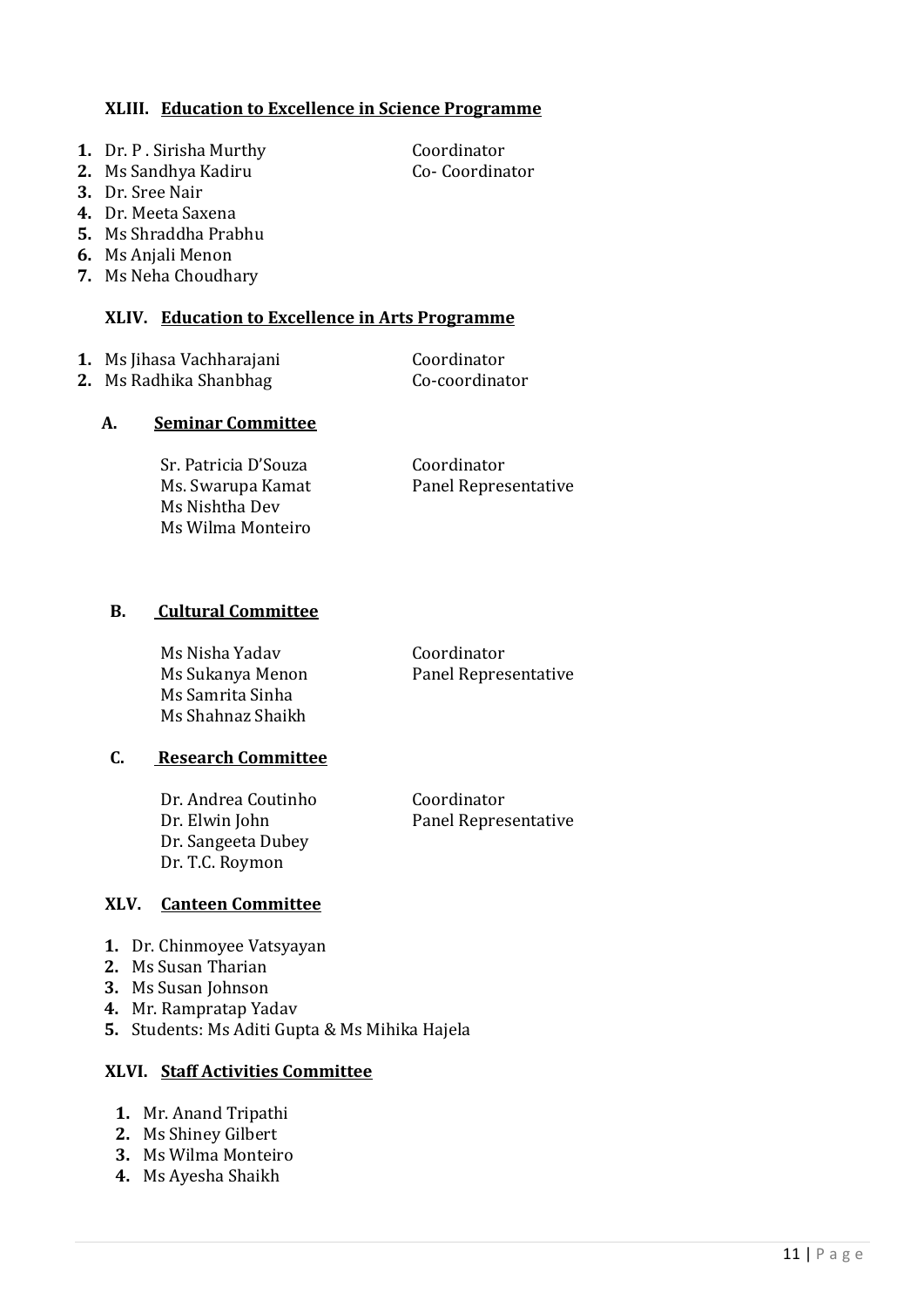#### **XLVII. Science Instrumentation Committee**

- **1.** Dr. Anagha Tendulkar Principal, Ex-officio
- **2.** Dr. Rajbinder Dehiya Ex-officio
- **3.** Dr. Prabha Shetty **Convenor**
- **4.** Dr. Roshan D'Souza
- **5.** Mr. Mayur Gaikwad
- **6.** Dr. Sree Nair
- **7.** Ms Shraddha Prabhu

### **XLVIII.Committee to plan and update programmes for laboratory staff**

- **1.** Dr. Roshan D'Souza Coordinator
- **2.** Dr. Sree Nair
- **3.** Ms Saqueeba Mistry
- **4.** Dr. Meeta Saxena

## **XLIX. Staff members in liaisons with University for student cultural activities**

Dr. Vaishali Pachunde

## **L. Research Development Cell**

- **1.** Dr. Trevor Allis **Coordinator**
- **2.** Dr. Roshan D'Souza Coordinator
- **3.** Dr. Bhavna Daswani
- **4.** Ms Shraddha Prabhu (Avishkar)
- **5.** Ms Nisha Yadav (Avishkar)

# **LI. College Choir**

- **1.** Dr. Andrea Coutinho
- **2.** Sr. Rosa Makil

# **LII. Foreign Students Cell / Link with foreign universities**

Ms Jennie Mendes

### **LIII. Studio Committee**

- **1.** Dr. Anagha Tendulkar
- **2.** Ms Sonia Khudanpur
- **3.** Mr. Rajesh Jadhav
- **4.** Ms Zainab Shahiwala

- 
-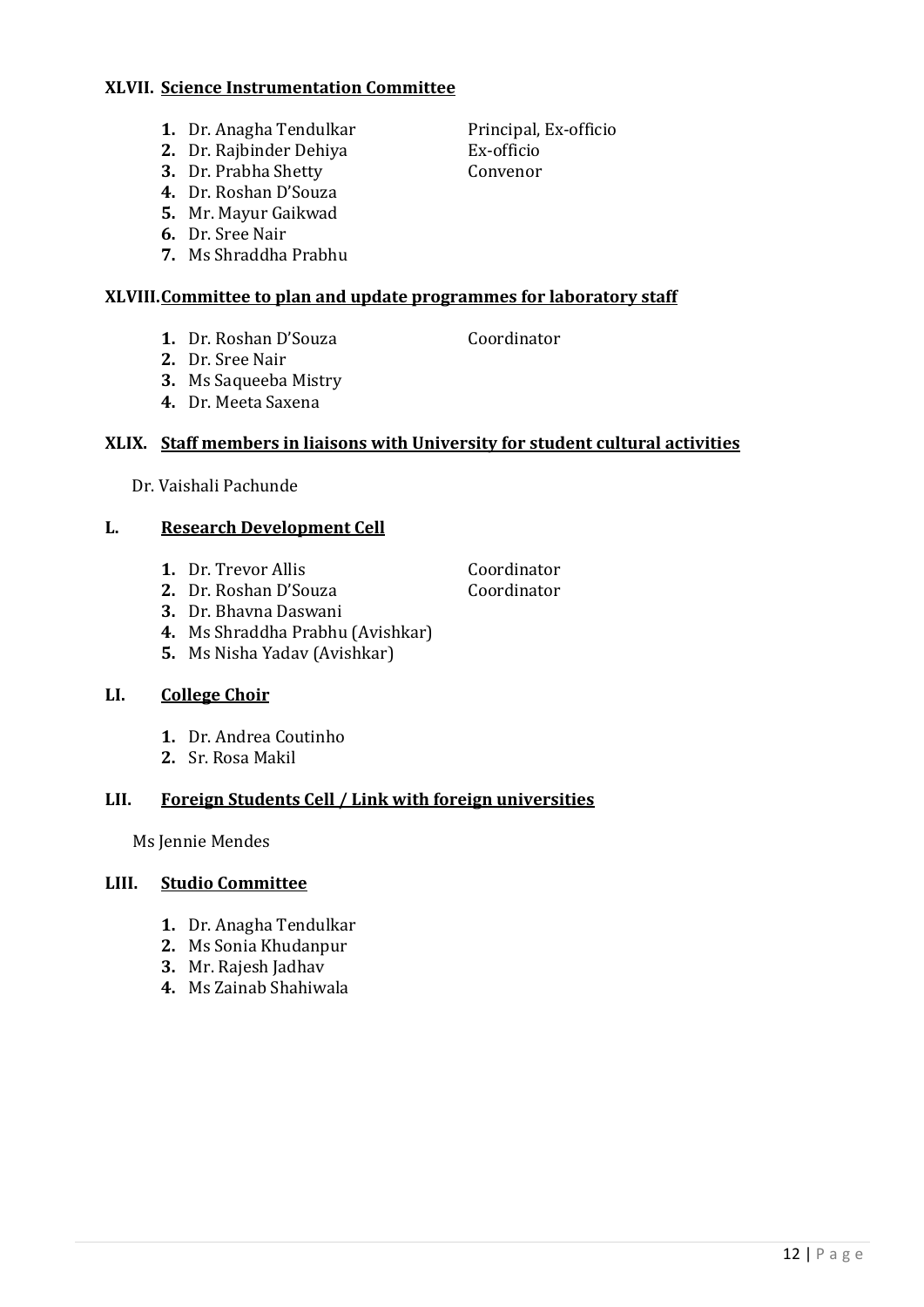# **LIV. COLLEGE ASSOCIATIONS AND CLUBS**

- **1.** Sophia Sports Association Ms Shruti Waydande-Kadam
- **2.** The Bhartiya Sanskriti Parishad Ms Samrita Sinha
- **3.** Sophia College English Dramatics Association Ms Jihasa Vachharajani
- **4.** English Literary Society Ms Nishtha Dev
- **5.** International Relations Clubs **Dr. Paul Rozario**
- **6.** Sigma Sophia Dr. Tressa Jacob
- **7.** Nature Club **Dr.** Trevor Allis
- **8.** World Music Club Dr. Ivan John
- **9.** Art and Music Club Ms Shiney Gilbert
- **10.** ACS and AICUF Sr. Rosa Makil
- 
- 

#### **In-charge of Christian Programmes:**

**Masses:** Sr. Rosa Makil Sr. Devdita Godhino

#### **Diocesan Youth Commission:** Sr. Patricia D'Souza

Date: 13.06.2022

#### **ASSOCIATIONS STAFF MEMBER INCHARGE**

Dr. Andrea Coutinho

Ms Nisha Yadav

Ms Nivedita Iyer

Ms Jini Joseph

Dr. Trevor Allis

Ms Zainab Shahiwala

Ms Tanaz Asha

 Sr. Patricia D'Souza Sr. Poonam

**11.** NSS Dr. Vaishali Pachunde (Coordinator) Ms Sandhya Kadiru (Programme Officer) Ms Simi Susan Dr. T.C. Roymon (Committee Member)

**12.** SSRI Dr. Ivan John Sr. Patricia D'Souza

> \_\_\_\_\_\_\_\_\_\_\_\_\_\_\_\_\_\_\_\_\_\_\_\_\_\_\_\_\_\_\_\_\_\_\_\_\_\_\_\_\_\_\_\_\_\_\_\_\_\_\_\_ **Dr. Anagha Tendulkar I/C Principal, Sophia College Autonomous**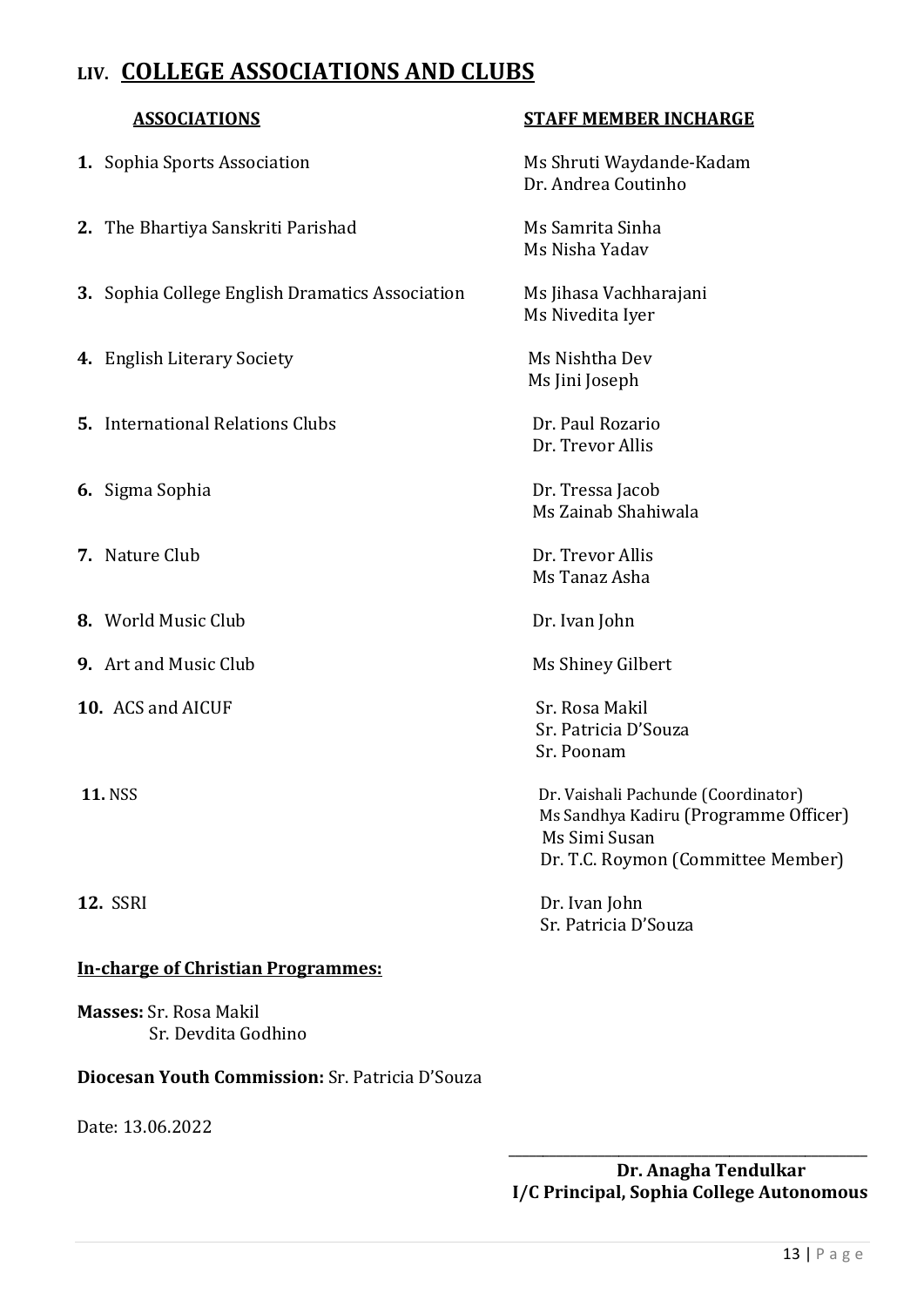| <b>Co-ordinating Committee:</b>                           | Dr. Anagha Tendulkar<br>Dr. (Sr.) Ananda Amritmahal<br>Dr. Rashna Poncha<br>Dr. Rajbinder Dehiya<br>Dr. Yasmin Khan<br>Dr. Chinmoyee Vatsyayan<br>Dr. T. C. Roymon | Convenor                               |
|-----------------------------------------------------------|--------------------------------------------------------------------------------------------------------------------------------------------------------------------|----------------------------------------|
| 1) Curricular Aspects:<br>(150)                           | Ms Swarupa Kamat<br>Dr. Arjumanara Surti                                                                                                                           | <b>Coordinator Arts</b><br>Coordinator |
| Science                                                   | Ms Jihasa Vachharajani<br>Dr. Trevor Allis<br>Ms Tanaz Asha<br>Ms Lavanya Vardarajan<br>Ms Vidya Konar                                                             |                                        |
| 2) Teaching-Learning $&$ Evaluation:<br>(300)<br>Science  | Dr. Sunita Jadhav<br>Dr. Roshan Dsouza                                                                                                                             | <b>Coordinator Arts</b><br>Coordinator |
|                                                           | Dr. Andrea Coutinho<br>Dr. Sree Nair<br>Ms Soniya Khudanpur<br>Ms Lynelle Jeysus<br>Ms Samrita Sinha<br>Ms Rinjal Jain                                             |                                        |
| 3) Research, Innovations & Extension:<br>(150)<br>Science | Dr. Elwin John<br>Mr. Vijay Vig                                                                                                                                    | <b>Coordinator Arts</b><br>Coordinator |
|                                                           | Ms Sandhya Kadiru<br>Dr. Tressa Jacob<br>Dr. Neha Choudhary<br>Dr. P. Sirisha Murthy<br>Dr. Vaishali Pachunde<br>Dr. Lata Pujari                                   |                                        |
| 4) Infrastructure & Learning Resources:<br>(100)          | Ms Leena Krishnan<br>Ms Prabha Shetty<br>Dr. Sangeeta Dubey<br>Ms Kajal Sankhala<br>Ms Shruti Waydande - Kadam<br>Ms Saqueba Mistry<br>Mr. Mayur Gaikwad           | Coordinator                            |